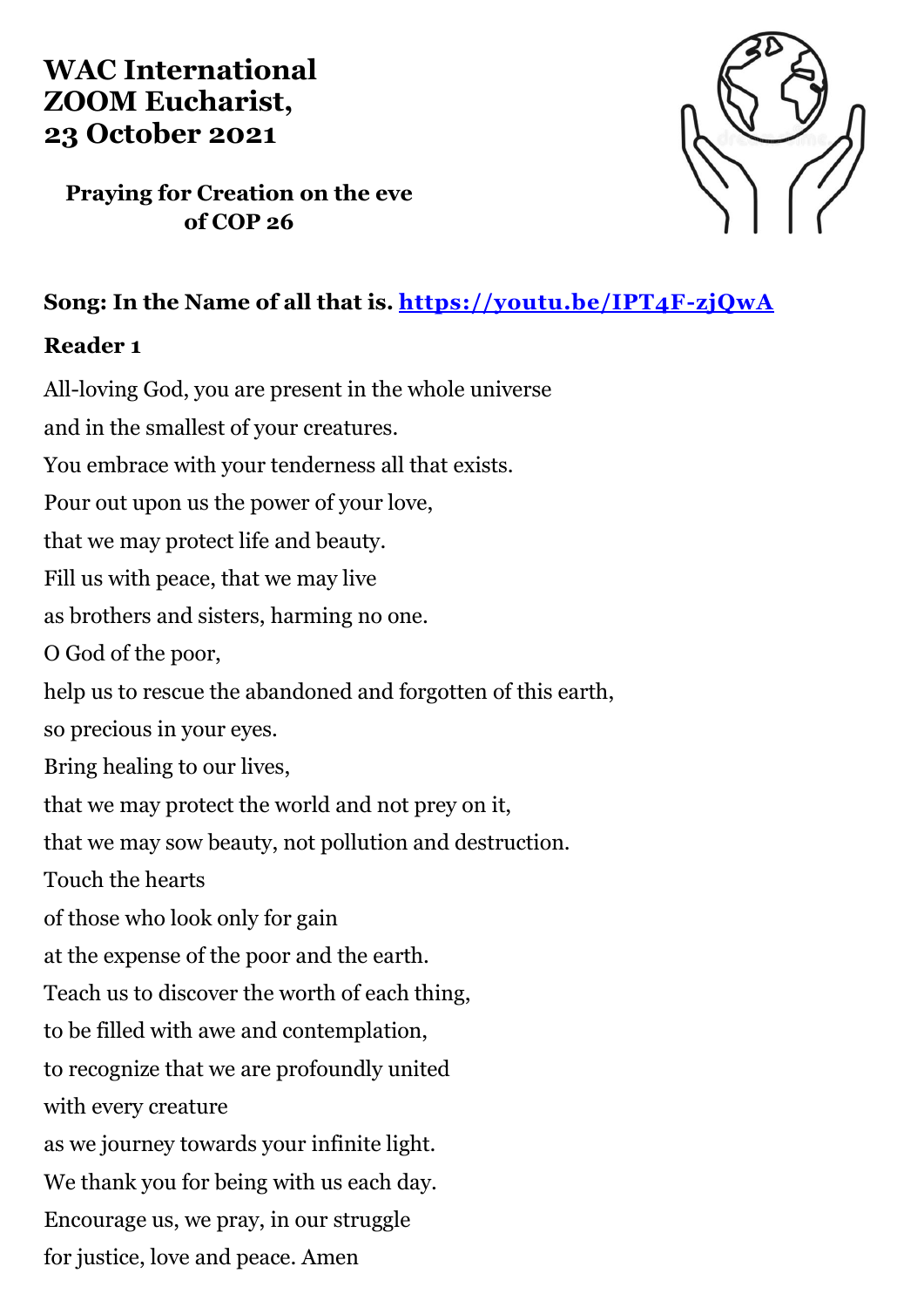# **Reader 2. Jeremiah 31:7-9**

*God promises to lead back the remnant of Israel*

Thus says the Lord: "Sing aloud with gladness for Jacob, and raise shouts for the chief of the nations; proclaim, give praise, and say, "Save, O Lord, your people, the remnant of Israel."

See, I am going to bring them from the land of the north, and gather them from the farthest parts of the earth, among them the blind and the lame, those with child and those in labour, together; a great company, they shall return here. With weeping they shall come, and with consolations I will lead them back, I will let them walk by brooks of water, in a straight path in which they shall not stumble; for I have become a father to Israel, and Ephraim is my firstborn."

### **Reader 3.**

### **Responsorial: from Psalm 126**

### *R./: The Lord has done great things for us; we are filled with joy*

When the Lord brought back the captives of Zion, we were like men dreaming. Then our mouth was filled with laughter, and our tongue with rejoicing. (R./)

Then they said among the nations, The Lord has done great things for them. The Lord has done great things for us; we are glad indeed. (R./)

Restore our fortunes, O Lord, like the torrents in the southern desert. Those that sow in tears shall reap rejoicing. (R./)

Although they go forth weeping, carrying the seed to be sown, they shall come back rejoicing, carrying their sheaves. (R./)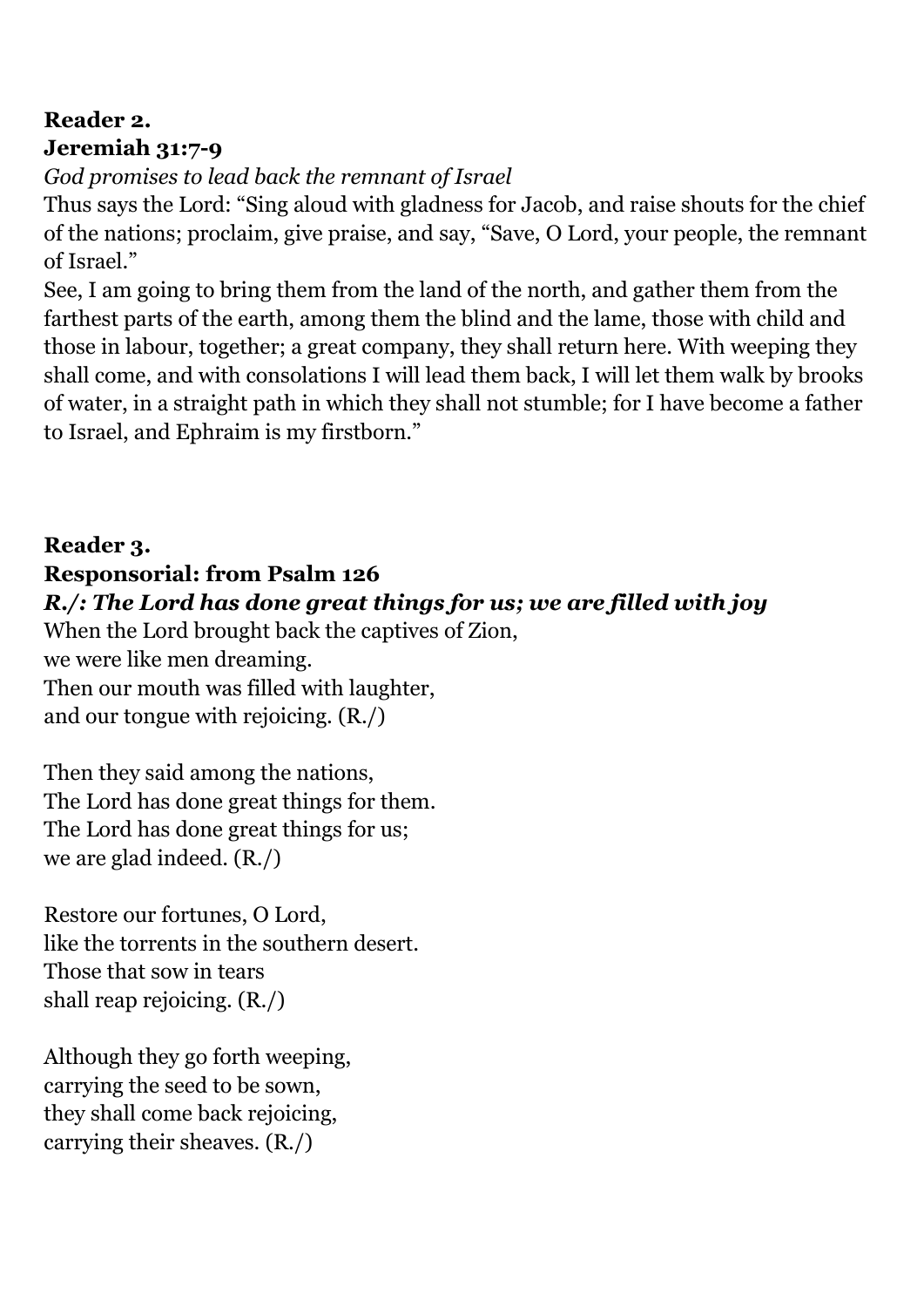#### **Reader 4. Gospel: Mark 10:46-52**

# *Jesus hears the prayer of a blind man and gives him back his sight*

As Jesus and his disciples and a large crowd were leaving Jericho, Bartimaeus son of Timaeus, a blind beggar, was sitting by the roadside. When he heard that it was Jesus of Nazareth, he began to shout out and say, "Jesus, Son of David, have mercy on me!" Many sternly ordered him to be quiet, but he cried out even more loudly, "Son of David, have mercy on me!"

Jesus stood still and said, "Call him here." And they called the blind man, saying to him, "Take heart; get up, he is calling you." So throwing off his cloak, he sprang up and came to Jesus. Then Jesus said to him, "What do you want me to do for you?" The blind man said to him, "My teacher, let me see again." Jesus said to him, "Go; your faith has made you well." Immediately he regained his sight and followed him on the way.

# **Sharing and Prayers of the faithful**

# **Song: Look at the World <https://youtu.be/kxr8QBPq1z0>**

### **Eucharistic Prayer:**

### **Reader 5.**

The table we share is adorned with the gifts of creation, gifts given for all to share in equality and justice, a table where all are welcome, and from which nobody is to be excluded, from the greatest even to the least.

As a Christian people we celebrate the open table, proclaimed by Jesus our liberator and our friend, a table of abundant life, inclusive love, and redemptive liberation.

In the power of the creative Spirit, Jesus lived life to the full. We, too, are blessed in the power of that same Spirit, which we now invoke upon all gathered here, to celebrate the transformative energy symbolized in our gifts of bread and wine, given to nourish and sustain us into the fullness of life.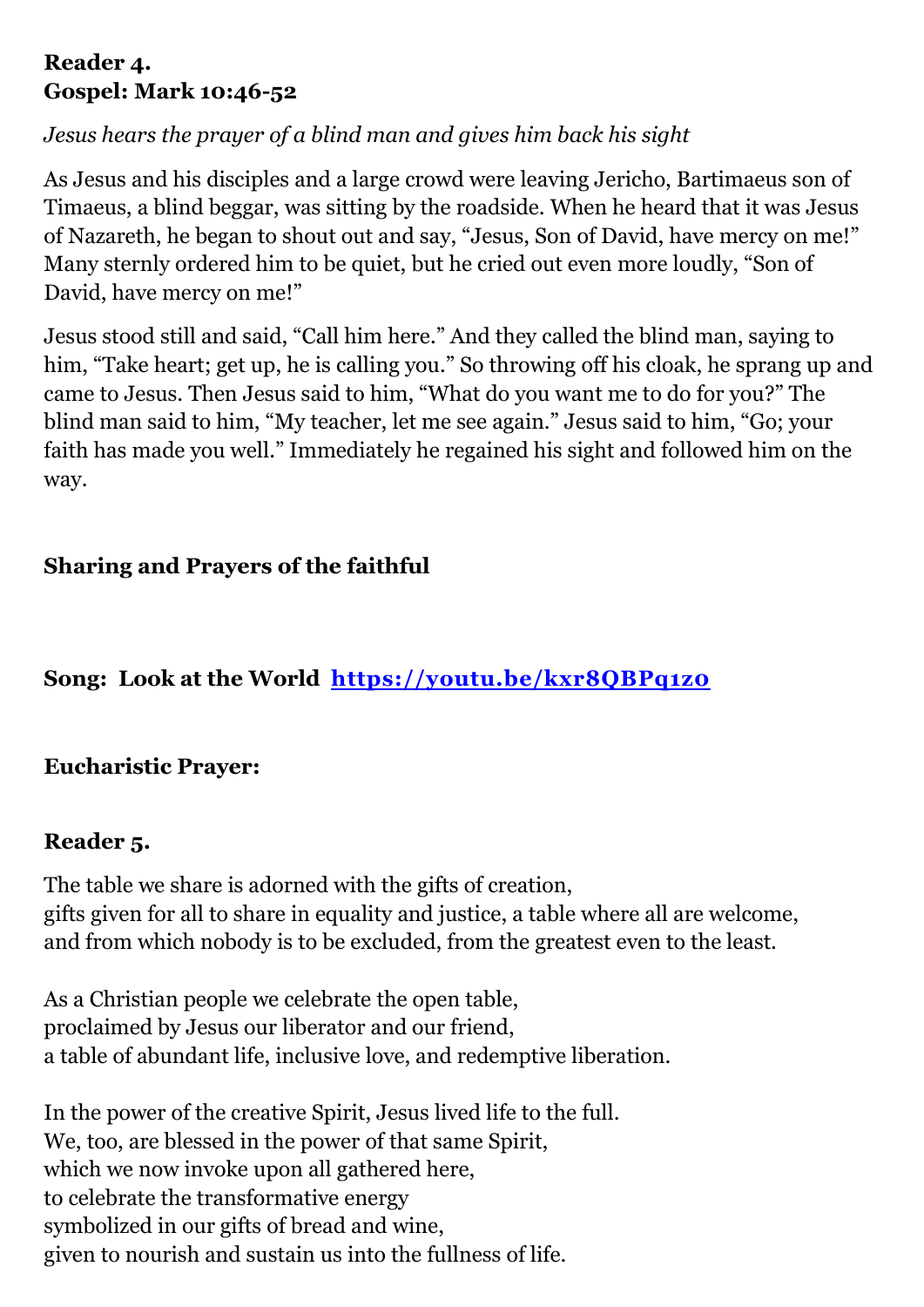While sharing a feast at table, Jesus took bread, blessed you, God of all good gifts. Jesus broke the bread shared it among friends, and said: Take this all of you and eat this is my body which will be given up for you.

After the meal, Jesus took another cup, poured out in a spirit of solidarity and empowerment. Jesus gave thanks and shared the cup with his friends, saying: Take this all of you and drink from it; this is the cup of my life-blood, the life of the new and everlasting covenant. In prophetic solidarity, it is poured out for you and for all. Sustain one another in the power of sacred memory.

# **Nurtured by your word, nourished by your food; Called anew to be your people, we acclaim your praise.**

#### **Reader 6.**

As we celebrate this Eucharistic feast, we call to mind that we are a people nourished throughout the ages; and we look forward in hope to that day when the justice of our God will guarantee food for all who hunger for the fullness of life.

With grateful hearts we receive the gifts of this table. May the creative Spirit who energizes these gifts, activate in our hearts, too, a hunger for that justice that will guarantee sustenance for every human being.

In the spirit of this celebration, we rejoice and thank You our God for all we have received; but we do so in the painful awareness of all who are excluded from the table of God's abundant life.

Awaken in us, O God, a passion for equality and generosity of spirit, that all may be brought to the table of abundance, from which You want no one to be excluded.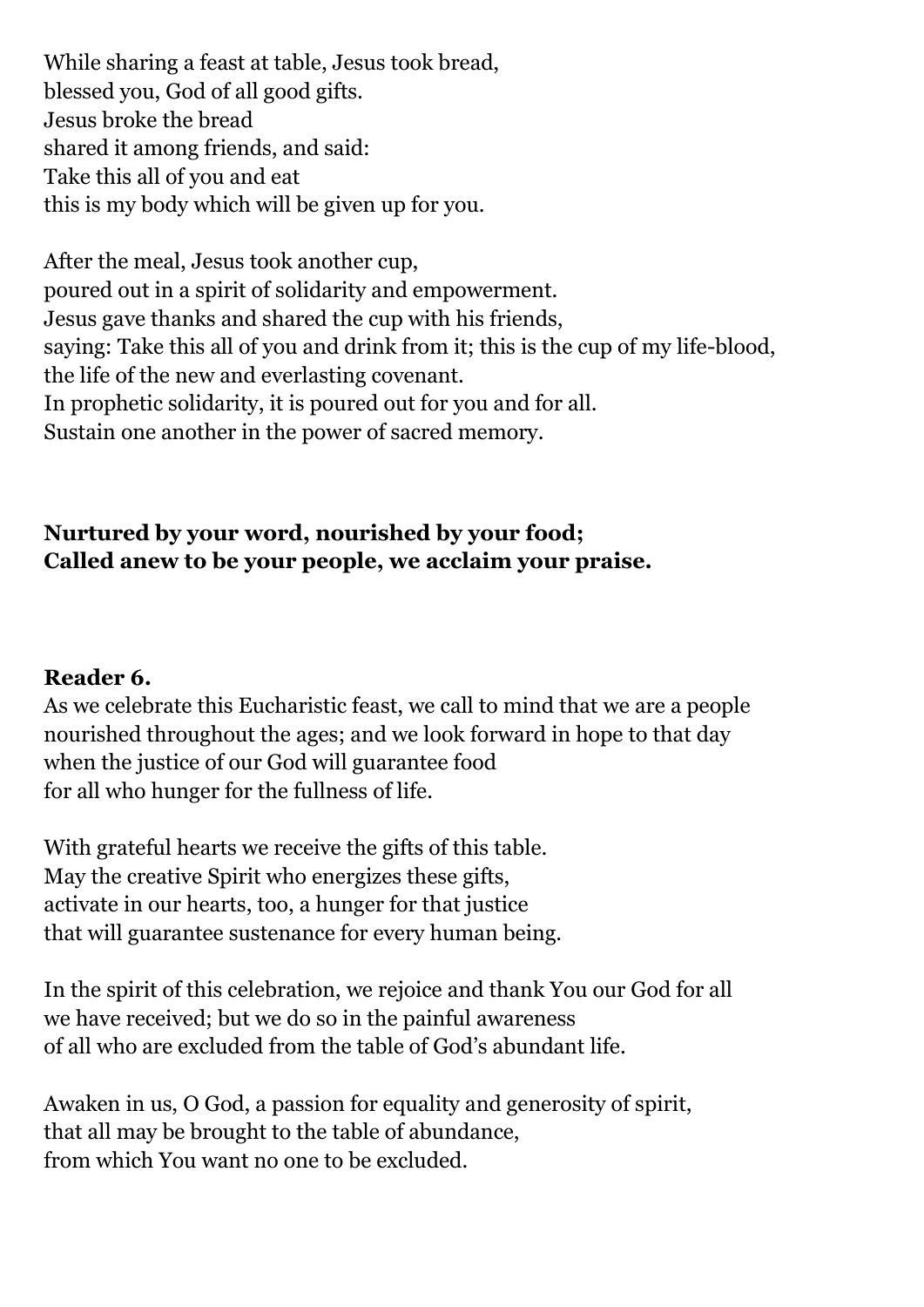**Through Christ,**

**In Christ,**

**With Christ,**

**In the unity of the Holy Spirit,** 

**All glory and honour is yours.**

**For ever and ever. Amen.**

### **Reader 7 and Reader 8 (alternate lines)**

R7 Our Father/Mother who are in Heaven R8 *You are also at home in the air, the soil, the forests and the oceans* R7 Hallowed be Your Name R8 *By the care we take of your creation* R7 Your Kin-dom come R8 *All that you see is good* R7 Your Will be done on earth as it is in heaven R8 *Your will to till and care* R7 Give us this day our daily bread R8 *That all may have sufficient to live life in fullness* R7 Forgive us our trespasses. R8 *Our greed, our exploitation, our lack of concern for other species and for future generations* R7 As we forgive those who trespass against us R8 *By reconciliation with justice and peace* R7 Do not let us fall into temptation R8 *The temptation to equate dominion with exploitation* R7 And deliver us from evil R8 *The evil of destroying your gift of creation* R7 For yours is the kin-dom R8 *Yours, loving God, not ours* R7 The power and the glory. R8 *In the cross and the resurrection* R7 For ever and ever. R8 *You are the beginning and you are the end* R7 Amen! R8 *And so be it!*